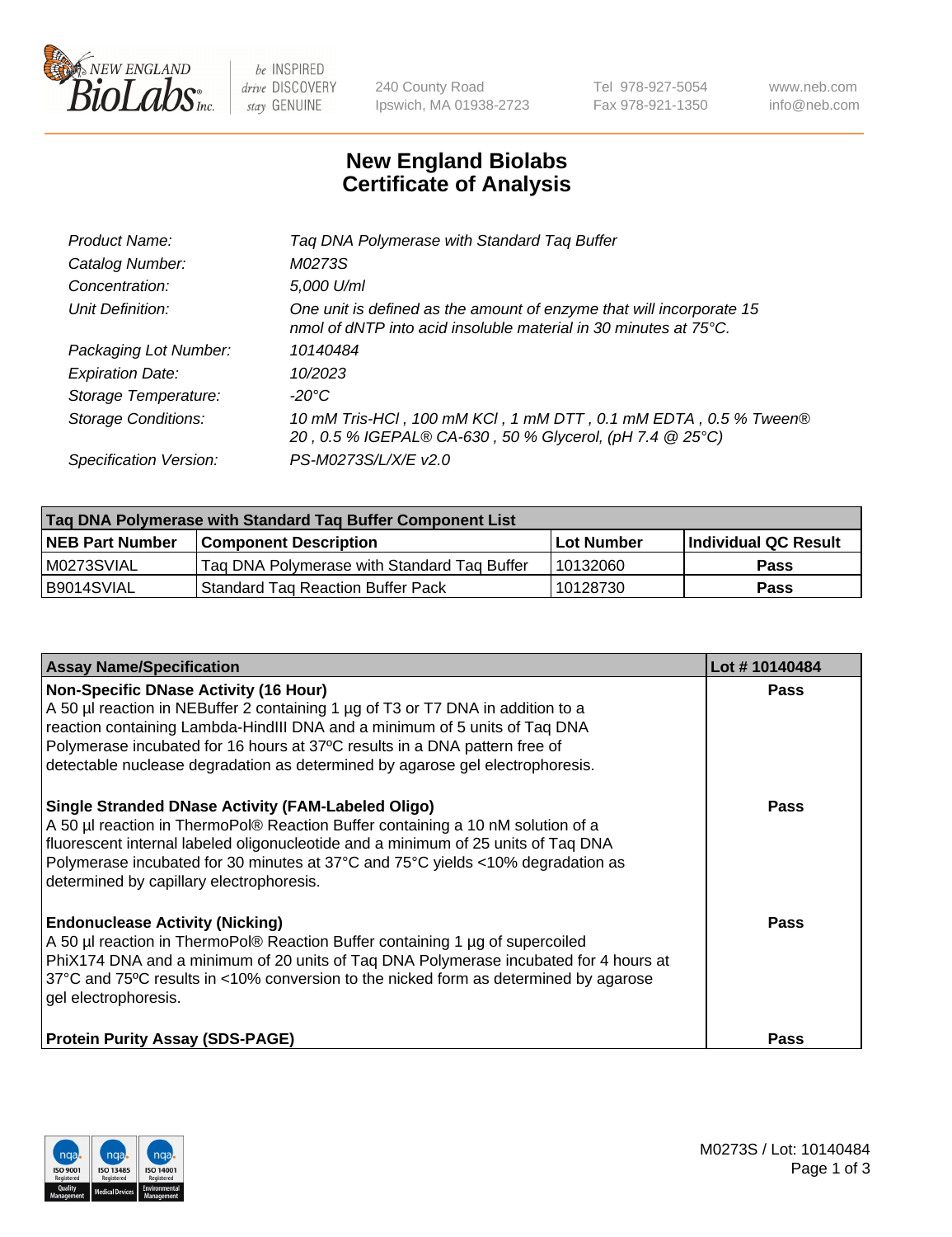

be INSPIRED drive DISCOVERY stay GENUINE

240 County Road Ipswich, MA 01938-2723 Tel 978-927-5054 Fax 978-921-1350

www.neb.com info@neb.com

| <b>Assay Name/Specification</b>                                                                                                                                                                                                                                                                                                                                                                               | Lot #10140484 |
|---------------------------------------------------------------------------------------------------------------------------------------------------------------------------------------------------------------------------------------------------------------------------------------------------------------------------------------------------------------------------------------------------------------|---------------|
| Taq DNA Polymerase is ≥ 99% pure as determined by SDS-PAGE analysis using Coomassie<br>Blue detection.                                                                                                                                                                                                                                                                                                        |               |
| <b>Phosphatase Activity (pNPP)</b><br>A 200 µl reaction in 1M Diethanolamine, pH 9.8, 0.5 mM MgCl2 containing 2.5 mM<br>p-Nitrophenyl Phosphate (pNPP) and a minimum of 100 units Taq DNA Polymerase<br>incubated for 4 hours at 37°C yields <0.0001 unit of alkaline phosphatase activity<br>as determined by spectrophotometric analysis.                                                                   | Pass          |
| qPCR DNA Contamination (E. coli Genomic)<br>A minimum of 5 units of Taq DNA Polymerase is screened for the presence of E. coli<br>genomic DNA using SYBR® Green qPCR with primers specific for the E. coli 16S rRNA<br>locus. Results are quantified using a standard curve generated from purified E. coli<br>genomic DNA. The measured level of E. coli genomic DNA contamination is ≤ 1 E. coli<br>genome. | Pass          |
| <b>RNase Activity (Extended Digestion)</b><br>A 10 µl reaction in NEBuffer 4 containing 40 ng of a 300 base single-stranded RNA<br>and a minimum of 1 µl of Taq DNA Polymerase is incubated at 37°C. After incubation<br>for 16 hours, >90% of the substrate RNA remains intact as determined by gel<br>electrophoresis using fluorescent detection.                                                          | Pass          |
| PCR Amplification (5.0 kb Lambda DNA)<br>A 50 µl reaction in Standard Tag Reaction Buffer in the presence of 200 µM dNTPs and<br>0.2 µM primers containing 5 ng Lambda DNA with 1.25 units of Taq DNA Polymerase for<br>25 cycles of PCR amplification results in the expected 5.0 kb product.                                                                                                                | Pass          |

This product has been tested and shown to be in compliance with all specifications.

One or more products referenced in this document may be covered by a 3rd-party trademark. Please visit <www.neb.com/trademarks>for additional information.